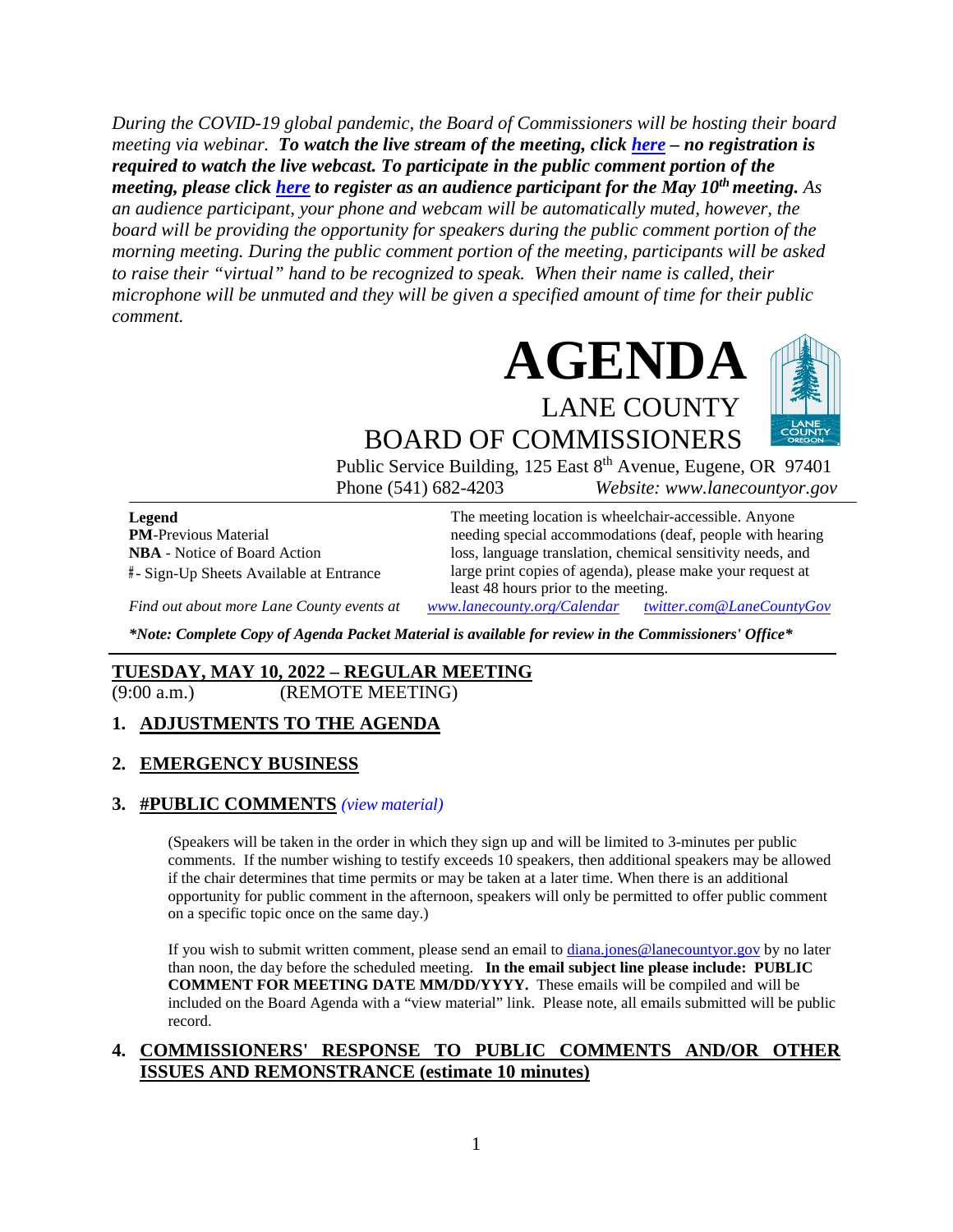# **5. CONSENT CALENDAR**

(All items listed here are considered to be routine by the Board of Commissioners and will be enacted by one motion in the form listed below. There will be no separate discussion of these items. If discussion is desired, that item will be removed from the Consent Calendar and will be considered separately.)

## BEGINNING OF CONSENT CALENDAR \* \* \* \* (estimate 2 minutes)

#### A. ASSESSMENT & TAXATION

- 1) ORDER 22-05-10-03/ In the Matter of Approving Submission of the County Assessment Function Funding Assistance (CAFFA) Grant Application to the Oregon Department of Revenue for FY 2022-23. (Mike Cowles, Assessor) *(view [material\)](http://www.lanecountyor.gov/UserFiles/Servers/Server_3585797/File/Government/BCC/2022/2022_AGENDAS/051022agenda/T.5.A.1.pdf)*
- B. COUNTY ADMINISTRATION
	- Approval of minutes: 5/3/2022 *(view [material\)](http://www.lanecountyor.gov/UserFiles/Servers/Server_3585797/File/Government/BCC/2022/2022_AGENDAS/051022agenda/T.5.B.1.pdf)*

### END OF CONSENT CALENDAR \* \* \* \*

# **6. COUNTY COUNSEL**

A. Announcements

# **7. COUNTY ADMINISTRATION**

- A. DISCUSSION/ In the Matter of Determining a Methodology for Community Grant-Making with American Rescue Plan Act Funds. (Robert Tintle, American Rescue Plan Manager; Alexandria Dreher, American Rescue Plan Sr. Grants Analyst) (estimate 45 minutes [20/25]) *(view [material\)](http://www.lanecountyor.gov/UserFiles/Servers/Server_3585797/File/Government/BCC/2022/2022_AGENDAS/051022agenda/T.7.A.pdf)*
- B. ORDER 22-05-10-01/ In the Matter of Ratifying the Fiscal Year 2022-23 Regional Wastewater Program Budget and Capital Improvements Program as Approved by the Metropolitan Wastewater Management Commission. (Steve Mokrohisky, County Administrator; Matt Stouder, MWMC Executive Officer/General Manager; James McClendon, Eugene Interim Wastewater Division Director; Katherine Bishop, Springfield Environmental Services Manager) (estimate 30 minutes[15/15]) (**10:00 a.m. Time Certain**) *(view [material\)](http://www.lanecountyor.gov/UserFiles/Servers/Server_3585797/File/Government/BCC/2022/2022_AGENDAS/051022agenda/T.7.B.pdf)*
- C. ORDER AND RESOLUTION 22-05-10-02/ In the Matter of Authorizing Financing of Full Faith and Credit Bonds and Related Matters. (Robert Tintle, County Treasurer / ARPA Manager; Christine Moody, Budget & Financial Planning Manager; Carol Samuels, Piper Sandler) (estimate 60 minutes [20/40]) (**10:30 a.m. Time Certain**) *(view [material\)](http://www.lanecountyor.gov/UserFiles/Servers/Server_3585797/File/Government/BCC/2022/2022_AGENDAS/051022agenda/T.7.C.pdf)*
- D. Announcements

# **8. COMMISSIONERS' BUSINESS**

- A. Announcements
- **B.** Future Board Assignment Requests

# **9. REVIEW ASSIGNMENTS**